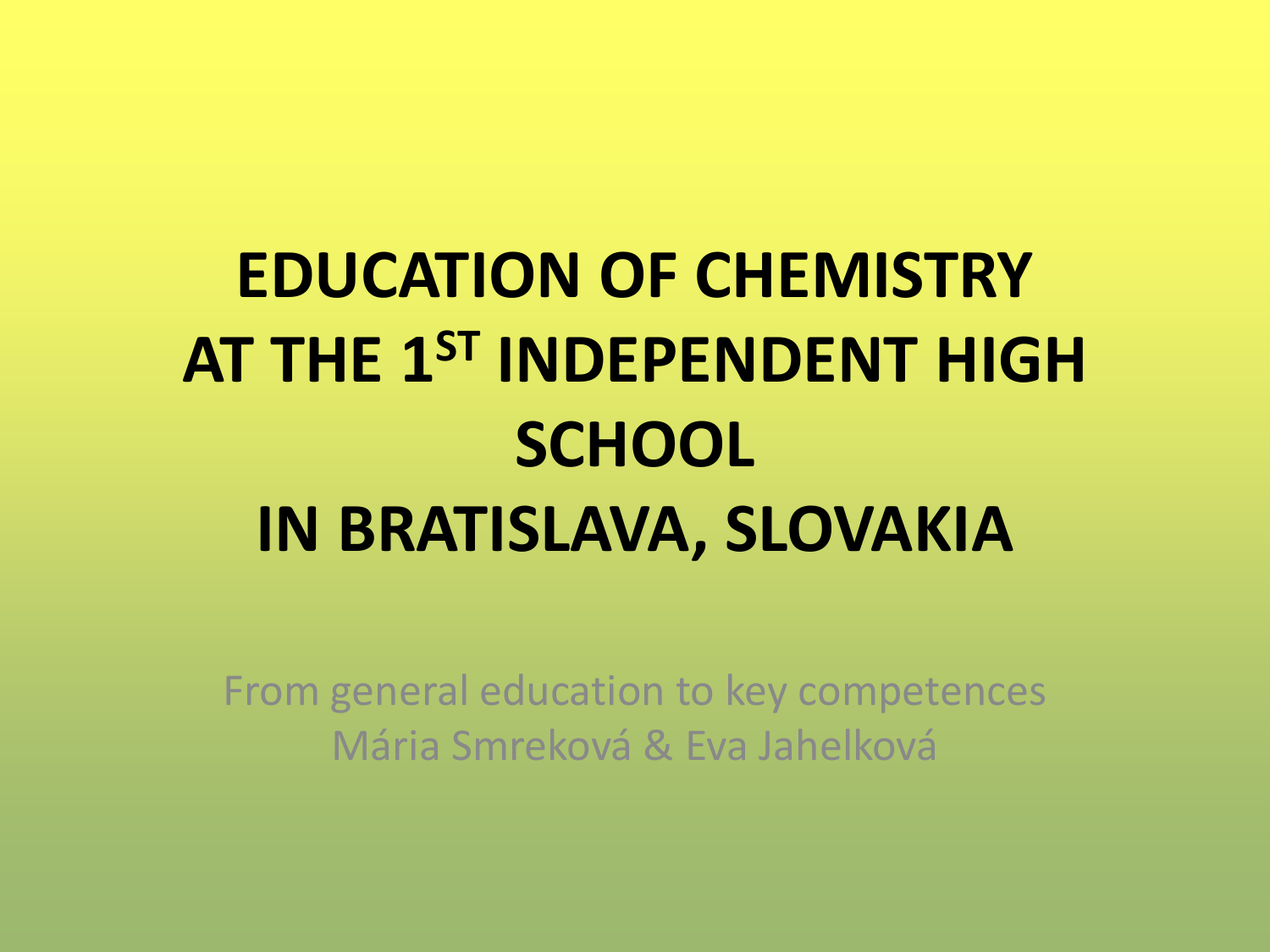# **The 1st Independent High School in Bratislava, Slovakia**

- 1991 established High School - 4 years studying program (Czechoslovakia)
- 1994 8 years studying program
- 1996 school program for Science  $(10 - 14$  year old)
- 2006 major change in school program, allowed by Minister of Education, Science, Research and Sport

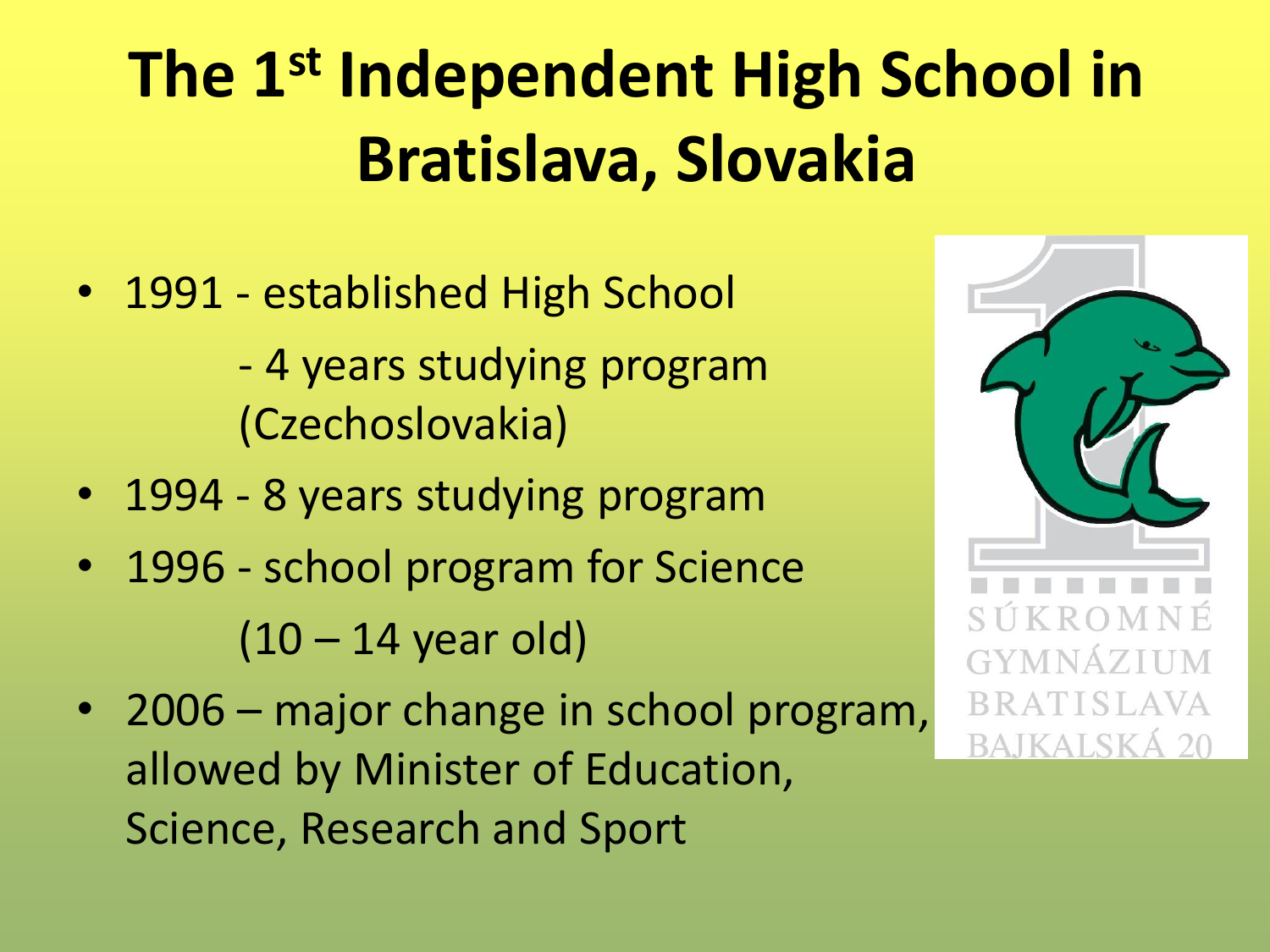# **The school program basics**

- 1. Pedagogical and psychological art of the teacher forming the curriculum
- 2. Basic content
- 3. Connection with the real life
- 4. Complex view
- 5. Study specialization in general education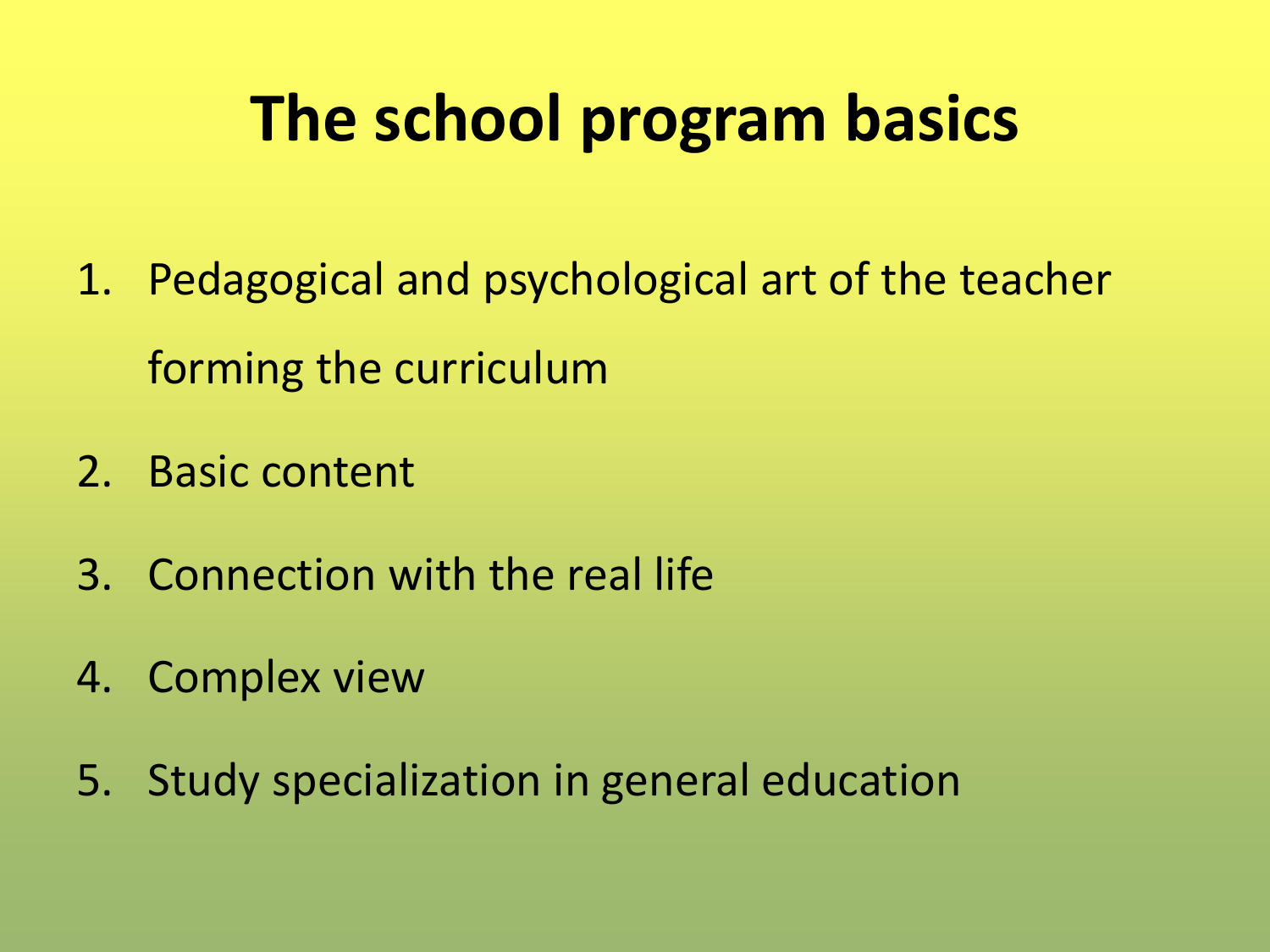## **Teacher as the creator of curriculum**

- Basic content
	- major problem to choose concepts
	- necesary condition
	- sufficient condition
	- for next level education and self education in the field
- Cognitive abilities key competences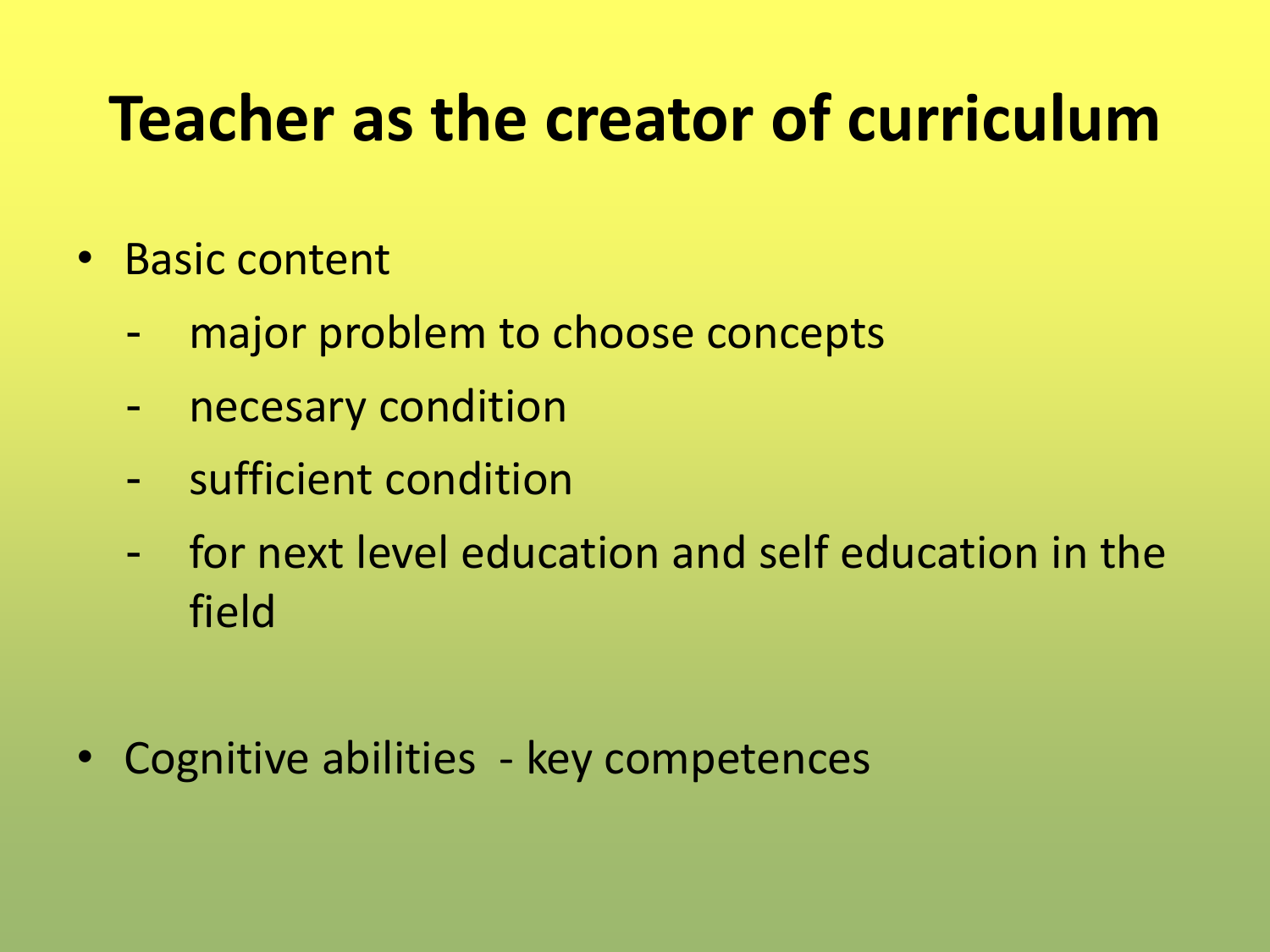# **Basic knowledge content at 1 st Independent High School**

**HOW** 

- Creation of images
- Imagination, abstraction
- Associations
- **WHAT**
- Structure of substance atoms, Periodic table
- Chemical change
- Minimalized memorizing of element characteristics, which can be derived from periodic table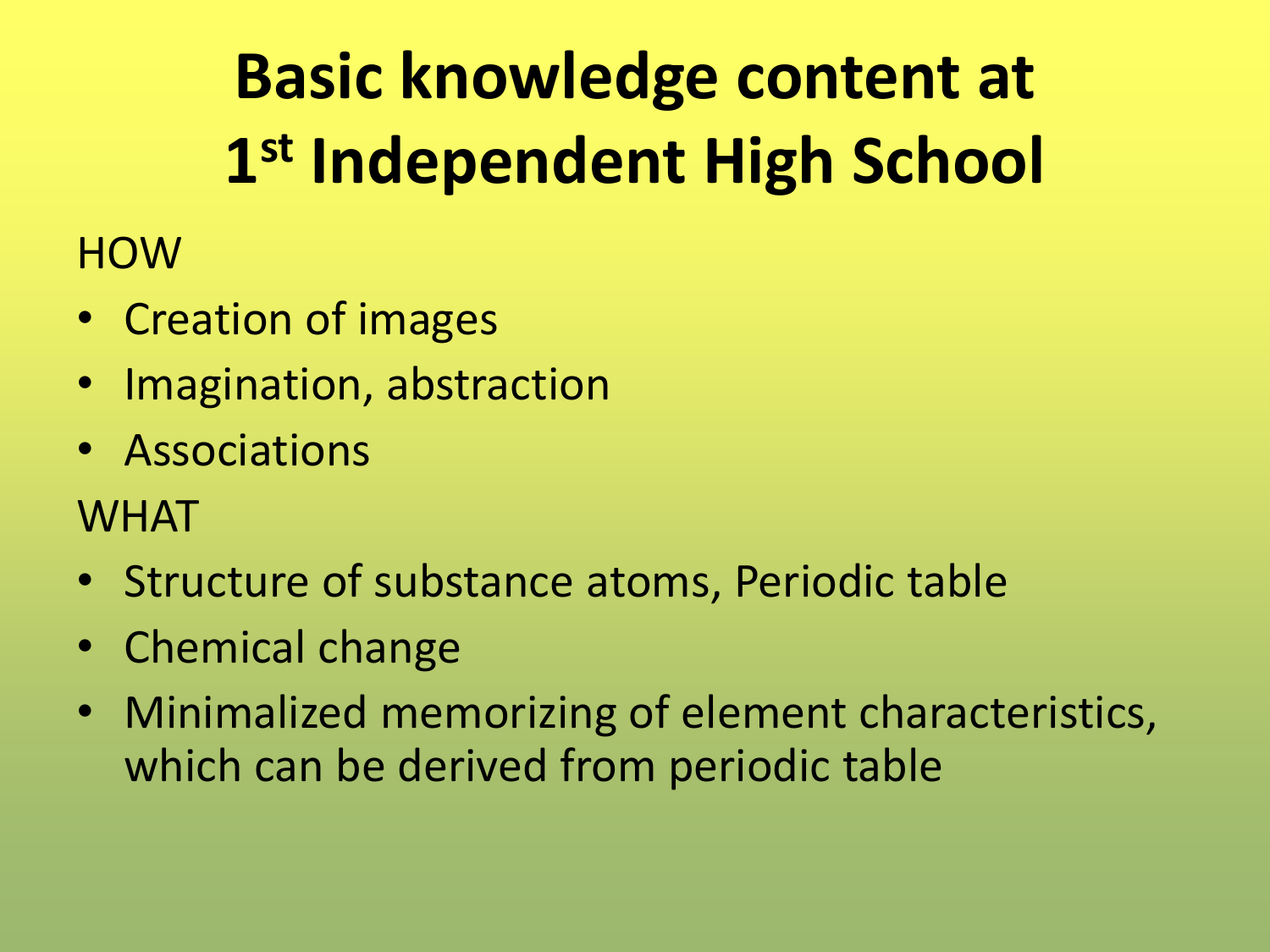### **Connection with real life**

- Boom of science and technologies
- NOT follow the science disciplines

- Choose the real content
- Study relations
- Train the abilities (problem solving methods)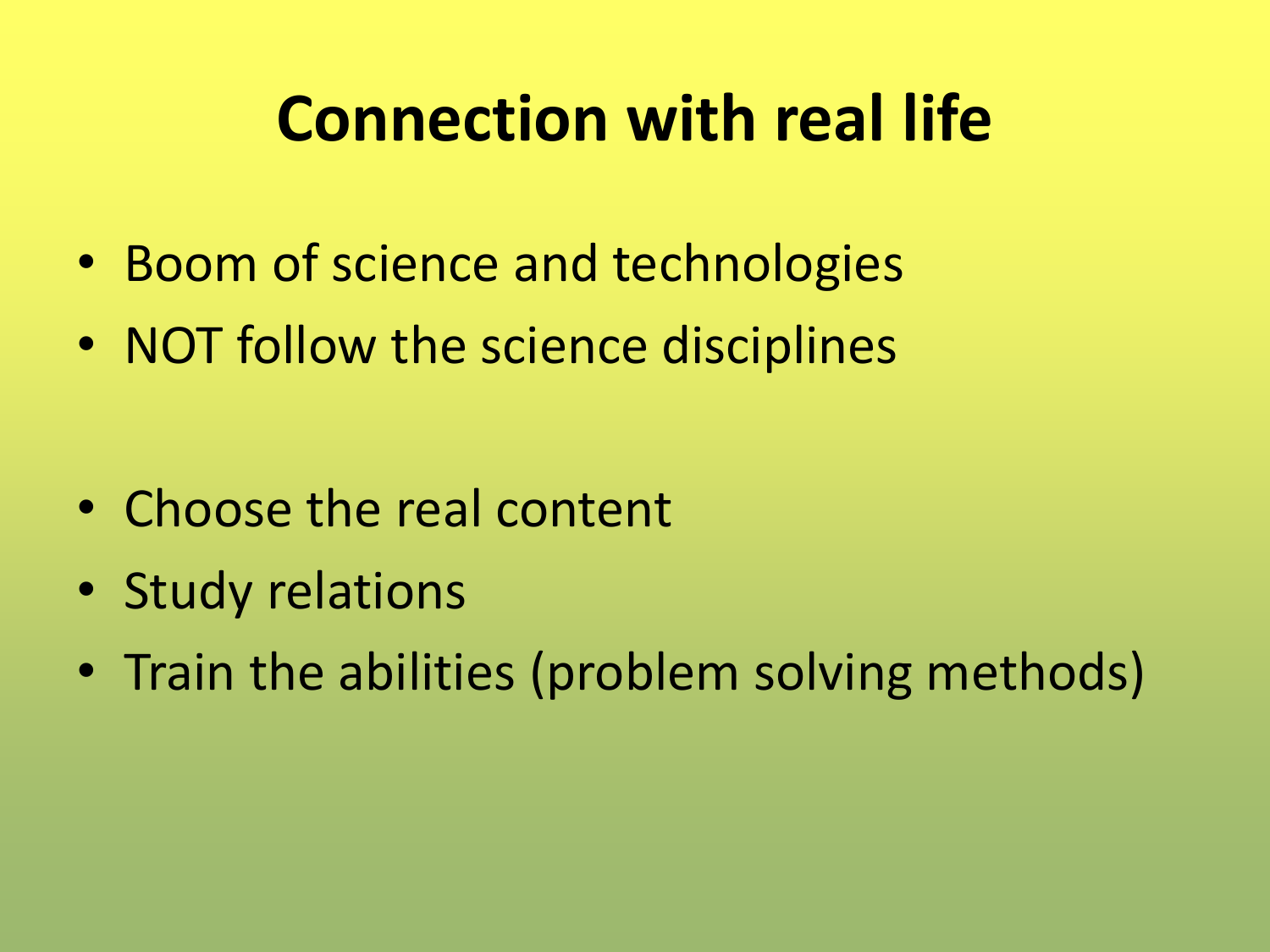#### **Complex view**

Integrated Thematic Education (Susan Kovalik)

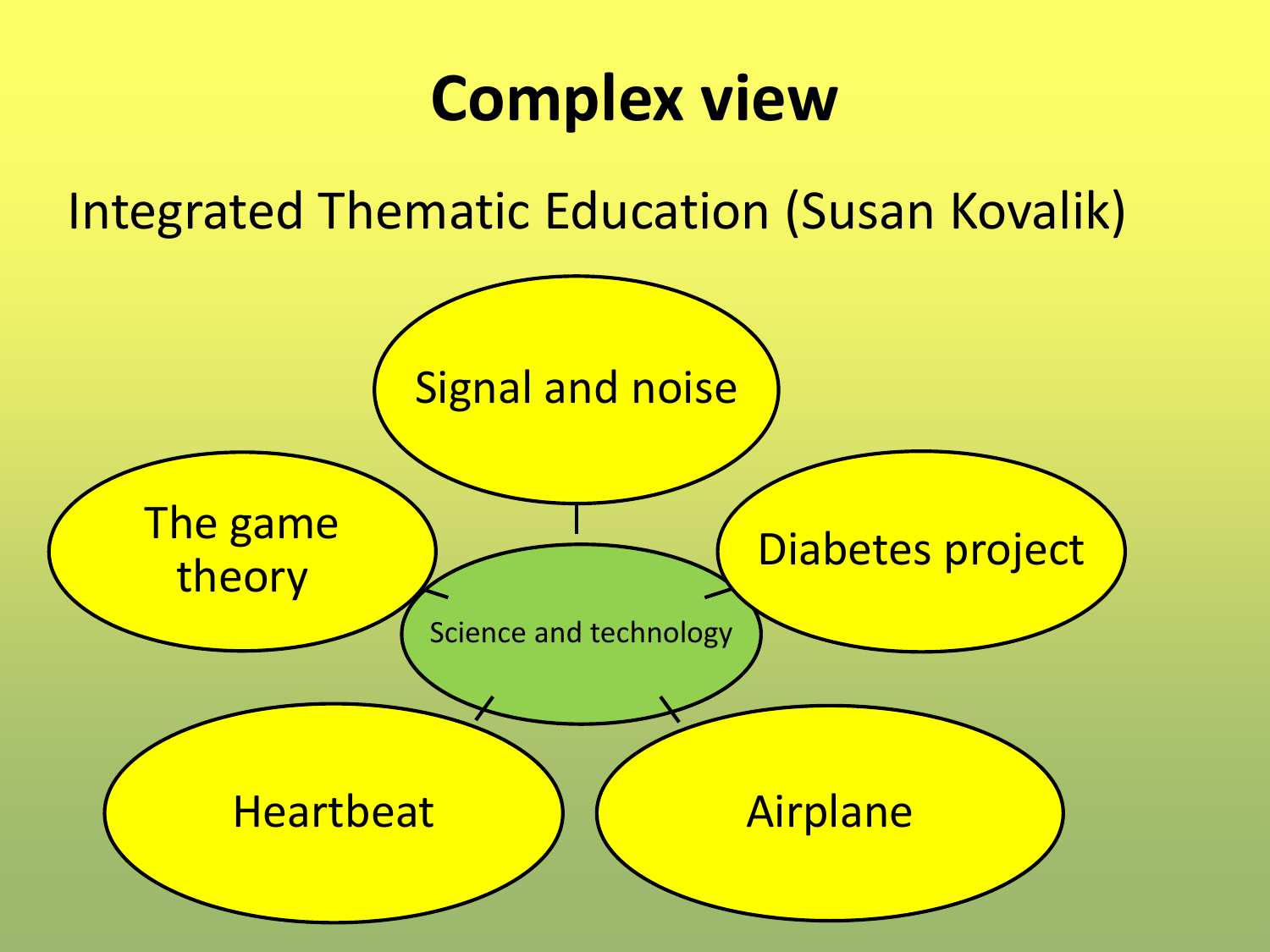# **Water pollution project**

- Three students age 15
- 15% of final grade in all the subjects
- Chemistry, Biology, Geography, Informatics, German l
- June set up by consultants (teachers, later external)
- July, August (holidays) sample picking, preparation
- September Theory and analyses
- October written output (45 pg. approx.)
- Presentation (120 min. education for the rest of the class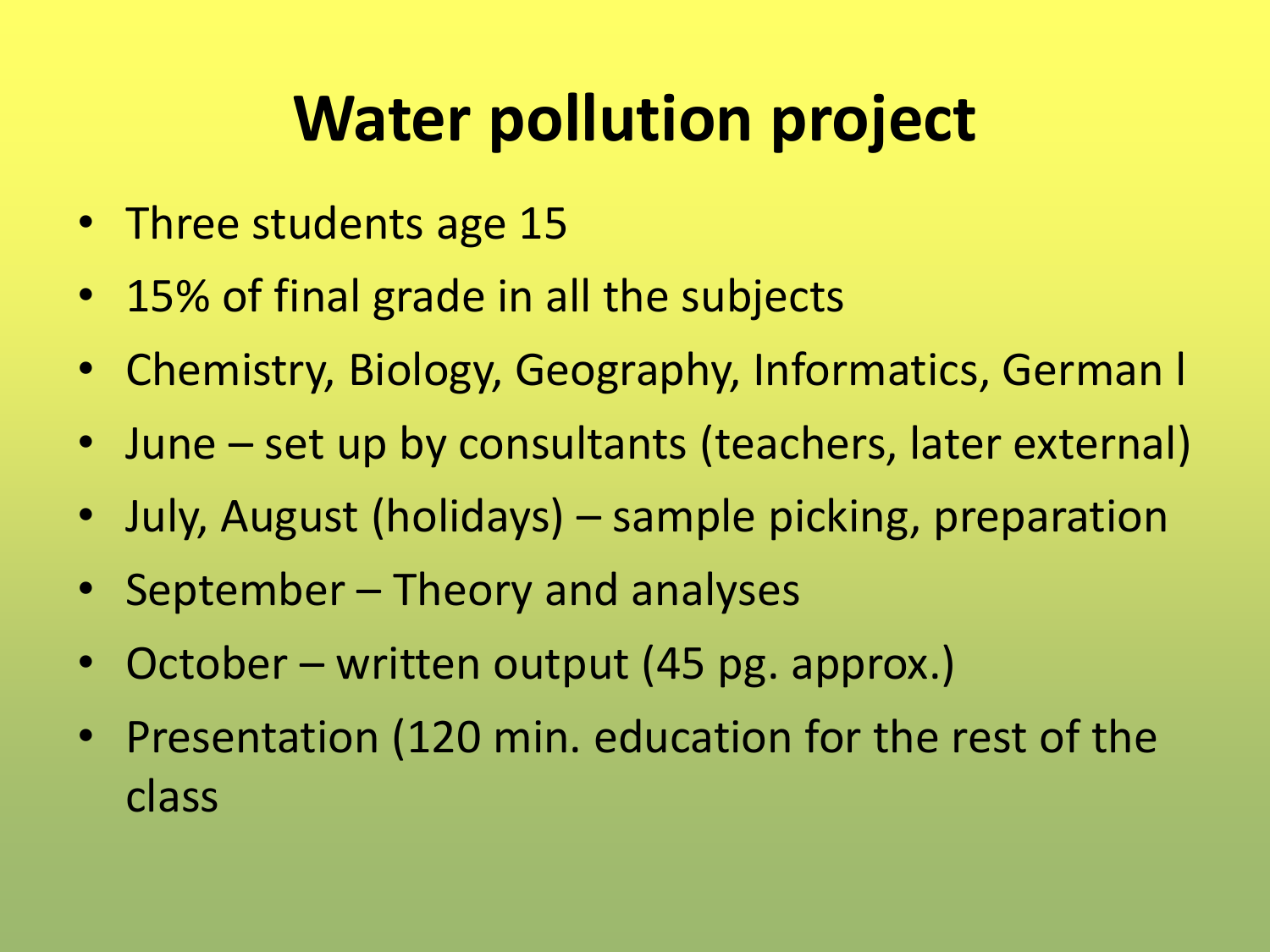### **Specialization**



18 years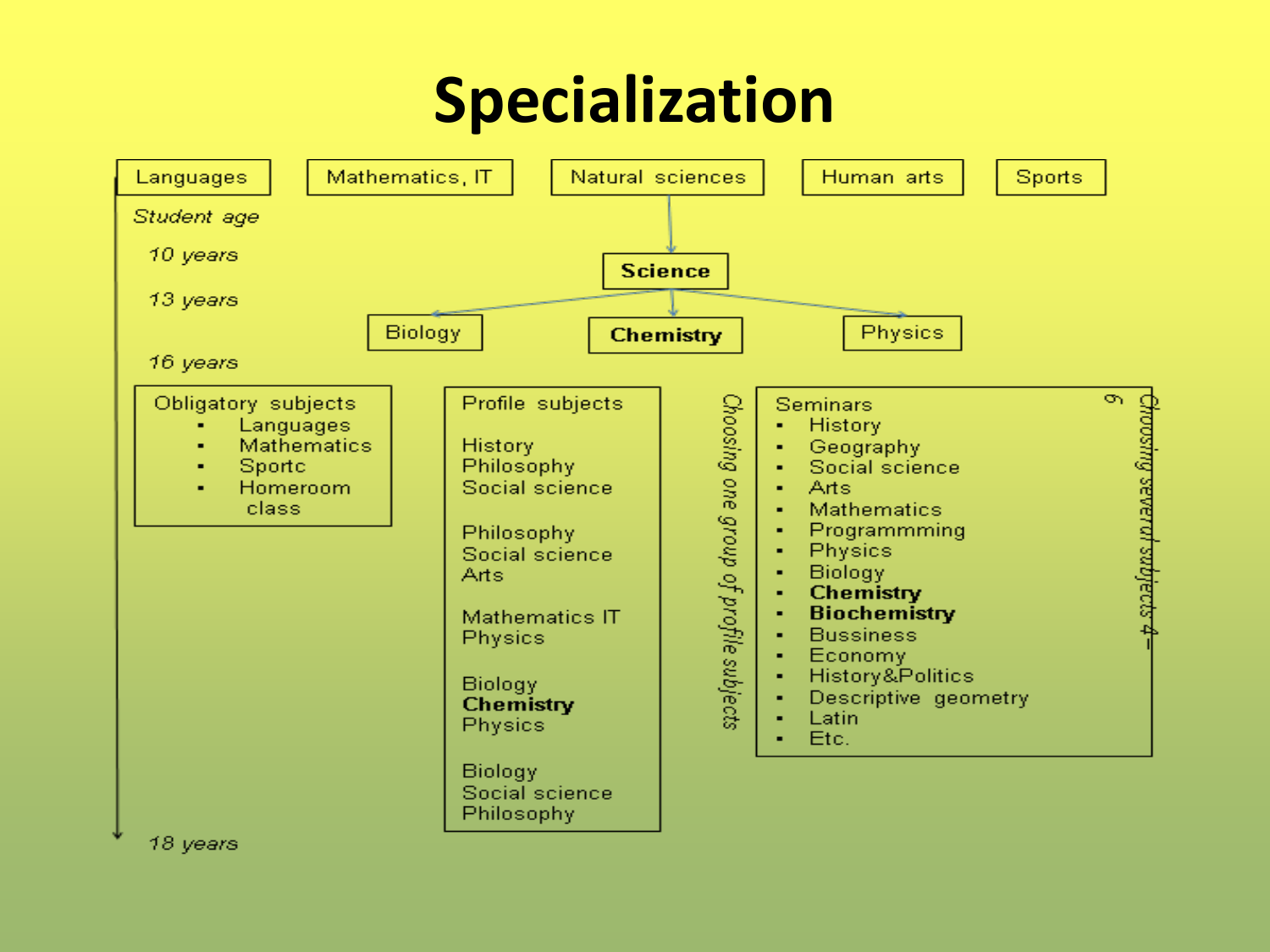### **Key competences training**

- **Competencies can not be upgraded to the content**
- **They can be motivation**
- **Importance of key competences**
- Active learning process, problem solving
- Responsibility for own learning process
- **Task should not be attractive but motivating**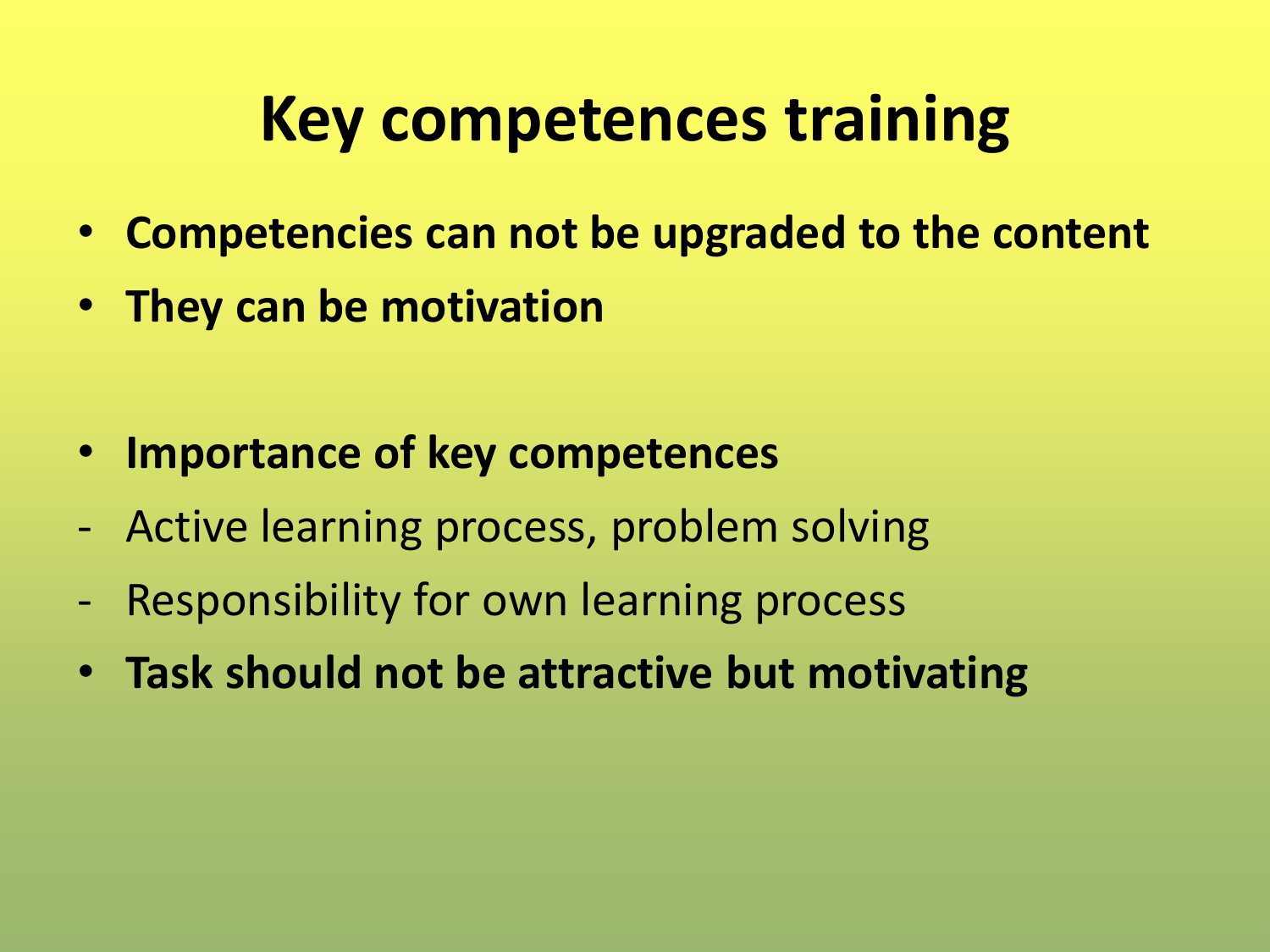sources:

Repas, V.: direct speech of the director of state pedagogical institute (SPU)

Petty, G.: Moderní vyučování, Portál, Praha 1996. ISBN80-7078

Schimunek, F. P.: Slovní hodnocení žáku, Portál, Praha 1994. ISBN 80-85282-91-7

Rosa, V.: Metodika tvorby didaktických testov, Štátny pedagogický ústav, Bratislava. ISBN 978-80-89225-32-3

Birkenbihl, V.: Nebojte se myslet hlavou, Potál, Praha, 2002. ISBN 80-7178-620-9

Feuerstein, R.: Inštrumentálne obohatenie – metóda R. Feuersteina, lecture at I. international conference Olomouc, 8.11.2012.

Feuerstein, R.: Structural kognitívní modifikovatelnost, lecture at I. internation conference Olomouc, 8.11.2012.

Smreková, M.: Aplikácia Feuersteinových inštrumentov pri tréningu kľúčových kompetencií žiaka, lecture at I. internation conference Olomouc, 8.11.2012.

Kovalik, S.: Integrované tematické vyučovanie, Faber, Bratislava 1996. ISBN 80-967492-6-9

Belz,H.,Siegrist,M.: Klíčové kompetence a jejich rozvíjení., Portál, Praha 2001. ISBN 80-7178-497-6

Fischer, R.: Učíme deti myslet a učit se. Portál, Praha 1997. ISBN 80-7178-120-7

Smreková, M.: Aplikácia kľúčových kompetencií podľa prof. Milana Hejného v chémii, lecture, ŠPU, Bratislava 2009.

Jahelka, T.: Education and critical thinking, In the service of culture and humanity, Communio Minerva, Bratislava 2014. ISBN 978-80- 89019-26-7

### **THANK YOU FOR YOUR ATTENTION.**